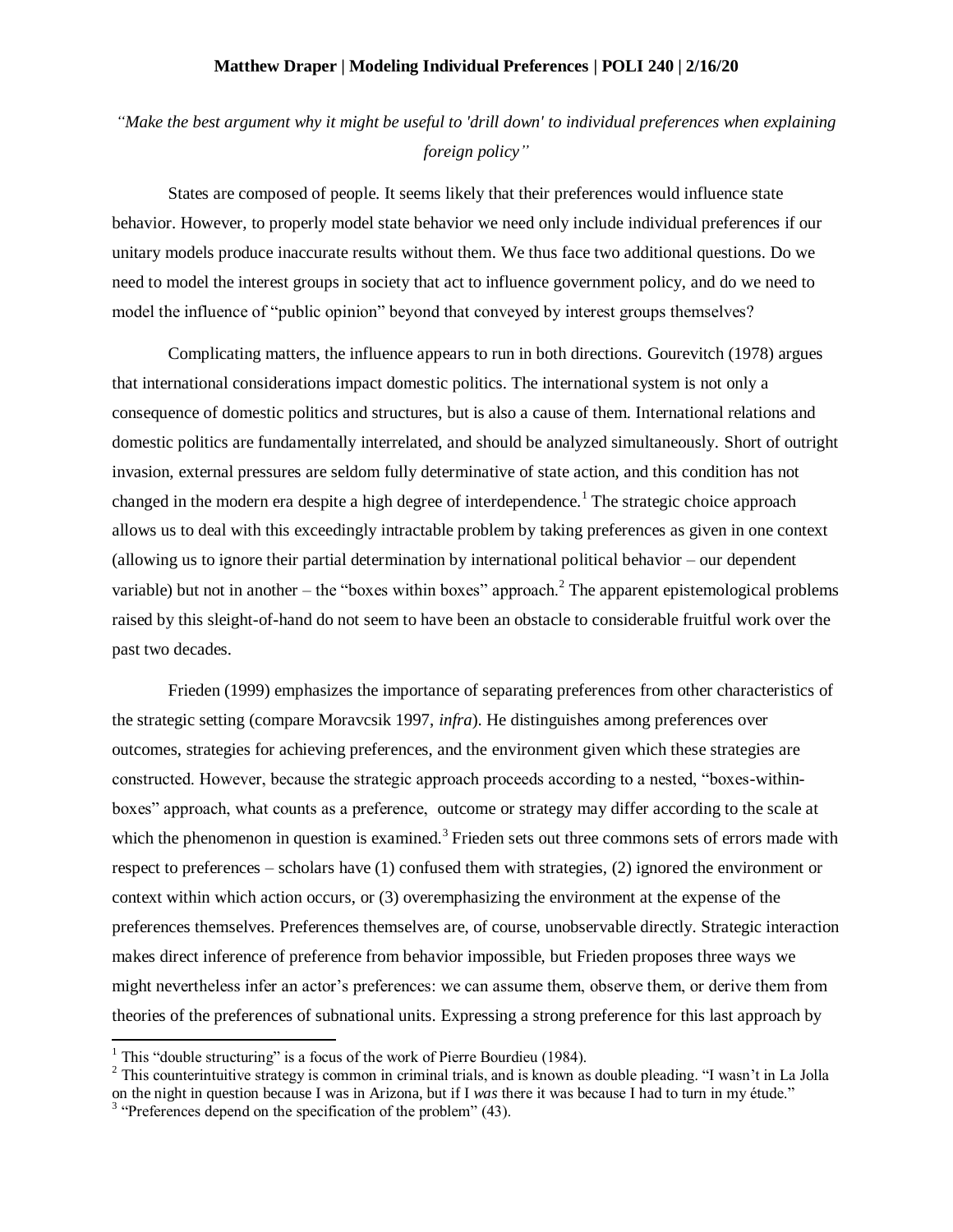process of elimination, Frieden describes it as an essentially recursive process, whereby "the preference used in the "box" of interest is deduced from a prior "box"" (61). This chain of reasoning will ultimately depend on preferences that have been assumed or observed.<sup>4</sup>

Frieden and Rogowski (1996) set out the mechanisms by which domestic politics might influence international behavior, and they develop a set of hypotheses concerning the domestic constituencies most and least impacted by international shocks. They rely heavily on standard trade models and their distributional consequences, most notably Hecksher-Olin (with Stolper-Samuelson) and Ricardo-Viner (specific factors). Observing that an exogenous easing of the conditions of international exchange should prompt the "import" of global monetary trends and a consequent synchronization of the impacts across states. They identify static and dynamic "efficiency costs" of closure to the world economy (essentially deadweight losses), and they argue that these costs stimulate both domestic innovation and political coalition-building (33). These observations lead them to argue that an exogenous easing of international trade will, *ceteris paribus*, increase pressure to liberalize, and this pressure will be greater in inverse proportion to the degree the state was closed and to the extent that latent (exploitable) gains from trade are available. They generalize this to the proposition that pressure for liberalization rises as terms of trade increase and falls as they decrease.<sup>5</sup> Finally, they expect democratic regimes to liberalize more quickly, particularly where there are fewer distinct constituencies and less partisan fragmentation.

One of the most salient ways that domestic politics affects state behavior is through the character of state institutions. Doyle (1983a) argues that state behavior is dramatically shaped by the character of these institutions, specifically their liberal character. In states featuring political equality, property rights, representative government and market economies, something about the interaction of these institutions reduces the propensity for aggressive war with other such states (the "democratic peace"). Mutual respect for one another's autonomy predisposes liberal states to tolerance (213). Kant's predictions of a "pacific union" among liberal states and the consequent emergence of a "spirit of commerce" and "cosmopolitan law" mandating decent treatment of foreigners lead Doyle to conclude that liberal states are qualitatively different and have established a "separate peace" (232). He further argues that realism cannot explain this liberal peace. However, he argues that liberal states have failed to support the conditions for this peace by assisting liberal institutions in their fellow states to remain liberal and resist backsliding. While he argues that liberal states have overcome the problem of hegemonic transitions (fortunately, our future Japanese

 $\overline{\phantom{a}}$ 

<sup>&</sup>lt;sup>4</sup> It seems troubling that Frieden prefers derived preferences on the basis of fatal problems with assumption (scope) and observation (certainty) if these derived preferences are themselves ultimately based on defunct mechanisms for ascertaining preferences. Perhaps less troubling if we drop a romantic attachment to "the truth" and accept that things are only true within particular explanatory frameworks. But the same urge to unify that bedevils physics leads me to wish for a preference in one box to not be a strategy in another.

 $<sup>5</sup>$  This monotonic effect seems only likely as a first approximation – the incentives must be more complex.</sup>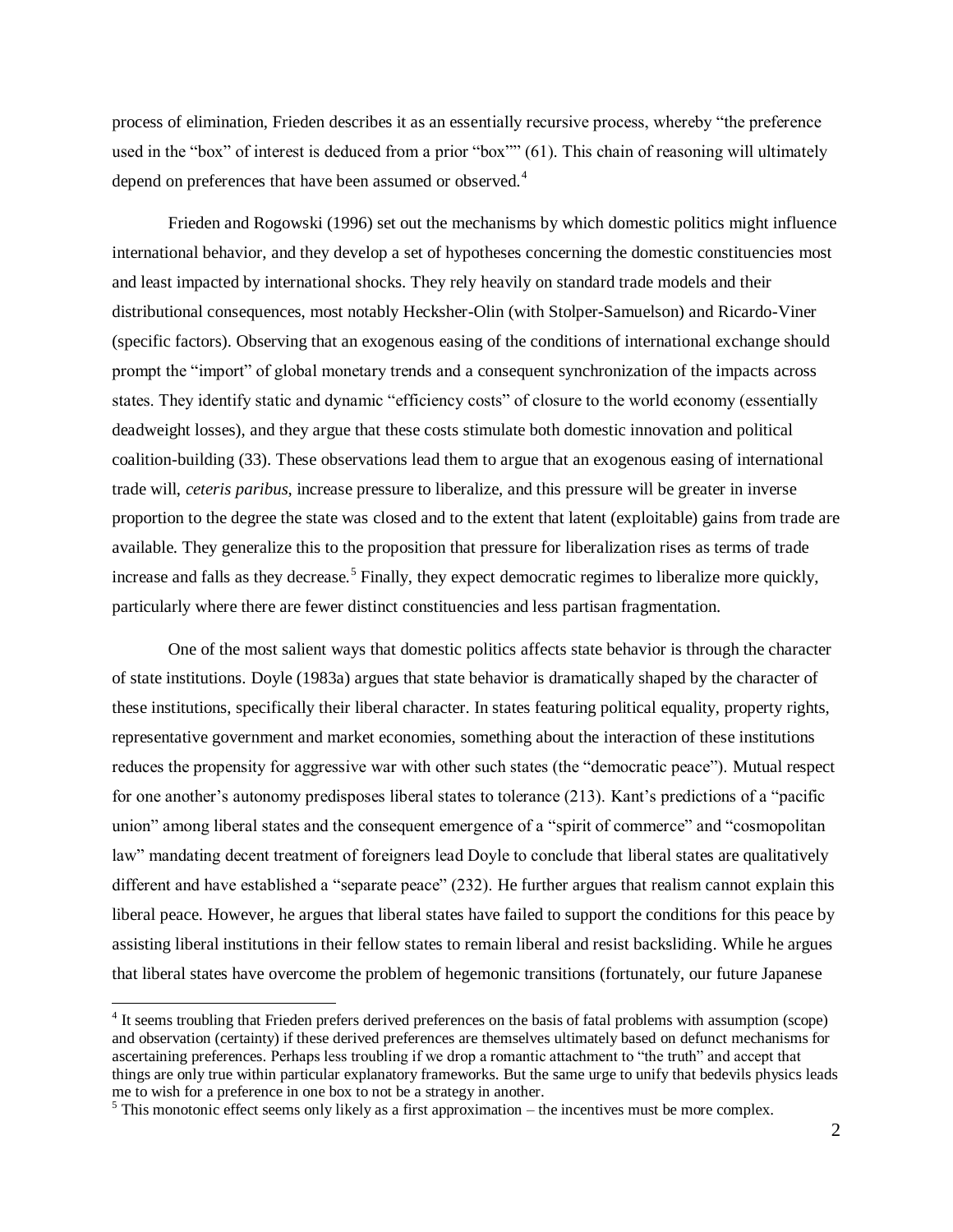overlords are also liberal), he worries that the decline of US hegemony may reduce the propensity of the liberal international community to support the liberal character of its members. Doyle (1983b) identifies a deficiency in the foreign policy of liberal states vis-à-vis their non-liberal counterparts, and argues that the very principles that promote cooperation within a liberal zone of peace make liberal states hopeless incompetents in relations with non-liberal states. Indeed, he speculates that over time, liberal states will be increasingly unlikely to elect the sort of ruthless, realist leaders required to deal with the menace of nonliberal peer competitors.

In a curious combination of the approaches of Doyle and Frieden, Moravcsik (1997) advocates for a microfoundational view of politics where competing interest groups capture states and deploy them for their own interests. Arguing that this "liberal" view of politics is analytically prior to realism, institutionalism and constructivism, Moravcsik argues that the fundamental actors in international politics are individuals and private groups  $(516)$ .<sup>6</sup> The interaction of sets of these actors and the states they capture can take positive-sum or zero-sum forms, and it is shifts in the fundamental preferences of states rather than shifts in the strategic circumstances in which they interact that produces consequences.<sup>7</sup> International conflict is caused by "revisionist preferences". While Moravcsik does not deny that the "structure of other states' preferences" determines the scope of action, he thinks this less fundamental than the actual preferences pursued by some dominant faction. "Ideational liberalism focuses on the compatibility of social preferences across fundamental collective goods like national unity, legitimate political institutions, and sociomeconomic regulation. Commercial liberalism focuses on incentives created by opportunities for transborder economic transactions. Republican liberalism focuses on the nature of domestic representation and the resulting possibilities for rent-seeking behavior" (524). By formalizing the liberal assumptions Moravcsik has rendered them somewhat incredible. What is most "fundamental" in determining behavior seems to me to be as fruitless a line of inquiry as Aristotle's attempt to differentiate between essential and accidental characteristics. Arguing that preferences are somehow ontologically prior to everything else. does not help us model state behavior.

Russett and Oneal (2000) show that the influence of domestic politics on international state behavior is both direct and interactive, following multiple causal pathways. Arguing that peace produces positive externalities that exert a systemic effect, the authors imply that this effect is best sustained by deepening cooperation among existing liberal states. Emphasizing the success or failure of domestic actors to reach political agreements, Milner (1997) responds to the relative gains debate by arguing that

 $\overline{a}$ 

<sup>6</sup> This seems to raise immediate problems – how can one fundamental actor be itself composed of other fundamental actors?

 $7$  "... liberals causally privilege variation in the configuration of state preferences, while treating configurations of capabilities and information as if they were either fixed constraints or endogenous to state preferences" (520).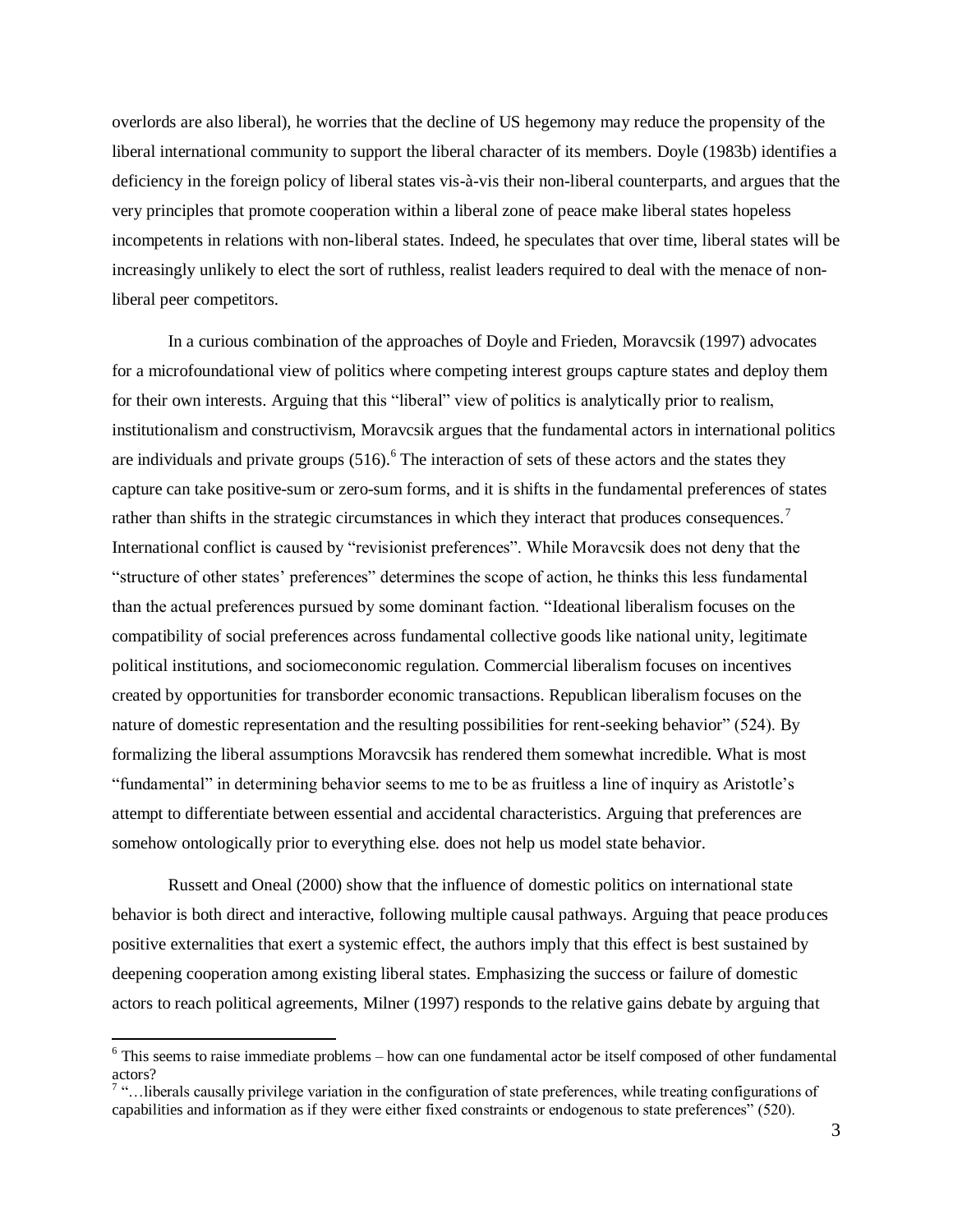international cooperation is most affected not by relative gains considerations but rather by the domestic distributional consequences of cooperative endeavors. This process will be mediated by a state's institutions for power sharing and the distribution of preferences and information among the domestic actors. She models the strategic interaction, concluding that the equilibrium outcome will be bounded by the preferences of the domestic executive and legislature, and that the probability of a successful cooperative agreement will be higher the more power is concentrated in the hands of the most "dovish" actor. She also finds that the ratification procedures themselves often emerge as a stake in the game, so she argues that they should be modeled endogenously. She concludes that Schelling's famous conjecture about the utility of tied hands in negotiation only applies where the domestic actor (legislature)'s ideal point is between the points proposed by the two executives. Baum and Potter (2008) modify Milner's model by adding the mass media as a strategic actor. They describe interaction between the public, leaders and the media as a market for information.

I suspect that the difficulties in this debate stem not from confusion over the role of individuals but from confusion regarding the concept of preferences. The doubly-determined nature of preferences seems to force consideration of how they are shaped and an acceptance of their partially endogenous nature even within particular contexts (or "boxes"). For instance, recent research in international political economy (Guisinger 2009) confirms Converse's (1962) findings that the public is more or less entirely ignorant of the distributional consequences of international trade. Their interests are not being aggregated, but rather catered to anticipatorily by politicians seeking instrumental goals. Many international outcomes (*contra* Moravcsik) do not emerge from the preferences of individuals or even the domestic institutions comprised by them. The social science concept of a preference seems to be blocking a more fruitful understanding of the origins of international outcomes.